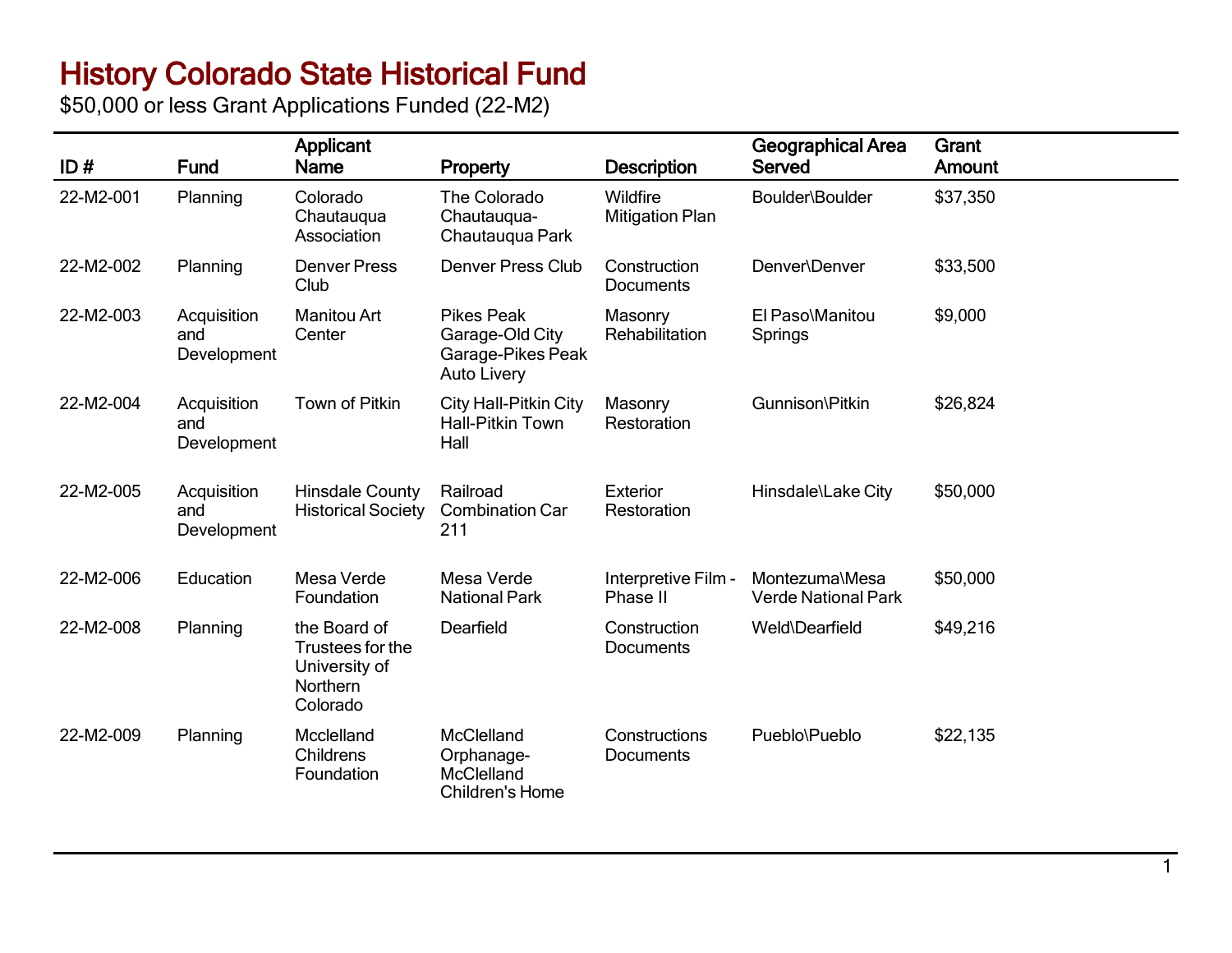| ID#       | <b>Fund</b>                                       | <b>Applicant</b><br><b>Name</b>                     | Property                                                                                                                              | <b>Description</b>                                        | Geographical Area<br>Served | Grant<br>Amount |
|-----------|---------------------------------------------------|-----------------------------------------------------|---------------------------------------------------------------------------------------------------------------------------------------|-----------------------------------------------------------|-----------------------------|-----------------|
| 22-M2-011 | Planning                                          | Colorado<br>Preservation Inc-<br>Cpi                | <b>Granite Stage Stop-</b><br><b>Commercial Hotel-</b><br>Nisbet House-Berry<br>House                                                 | Construction<br><b>Documents</b>                          | Chaffee\Countywide          | \$45,720        |
| 22-M2-013 | Acquisition<br>and<br>Development                 | <b>Historic Manitou</b><br>Springs Inc              | <b>Manitou Garage</b>                                                                                                                 | Exterior<br>Rehabilitation                                | El Paso\Manitou<br>Springs  | \$50,000        |
| 22-M2-014 | Planning                                          | La Foret<br>Conference and<br><b>Retreat Center</b> | <b>Taylor Memorial</b><br>Chapel-Bemis<br><b>Taylor Chapel-</b><br>Chapel at La Foret<br><b>Conference Center-</b><br>La Foret Chapel | Construction<br>Documents and<br>Window<br>Rehabilitation | El Paso\Colorado<br>Springs | \$41,835        |
| 22-M2-015 | Planning                                          | <b>Central City</b><br>Opera House<br>Association   | <b>Williams Stables</b>                                                                                                               | Construction<br><b>Documents</b>                          | Gilpin\Central City         | \$50,000        |
| 22-M2-016 | <b>Historic</b><br><b>Structure</b><br>Assessment | Outdoor Lab<br>Foundation                           | <b>Silver Spruce</b><br>Ranch-Windy Peak<br><b>Outdoor Education</b><br><b>Laboratory School</b>                                      | <b>Historic Structure</b><br>Assessments                  | Jefferson\Rural             | \$48,016        |
| 22-M2-017 | <b>Historic</b><br><b>Structure</b><br>Assessment | Denver Botanic<br>Garden Inc                        | <b>Hildebrand Ranch</b>                                                                                                               | <b>Historic Structure</b><br>Assessments                  | Jefferson\Littleton         | \$48,825        |
| 22-M2-018 | Acquisition<br>and<br>Development                 | <b>Town of Estes</b><br>Park                        | <b>Birch Cabin-</b><br><b>Willows Property-</b><br><b>Birch Ruins</b>                                                                 | <b>Birch Walkway</b><br>Rehabilitation                    | Larimer\Estes Park          | \$19,491        |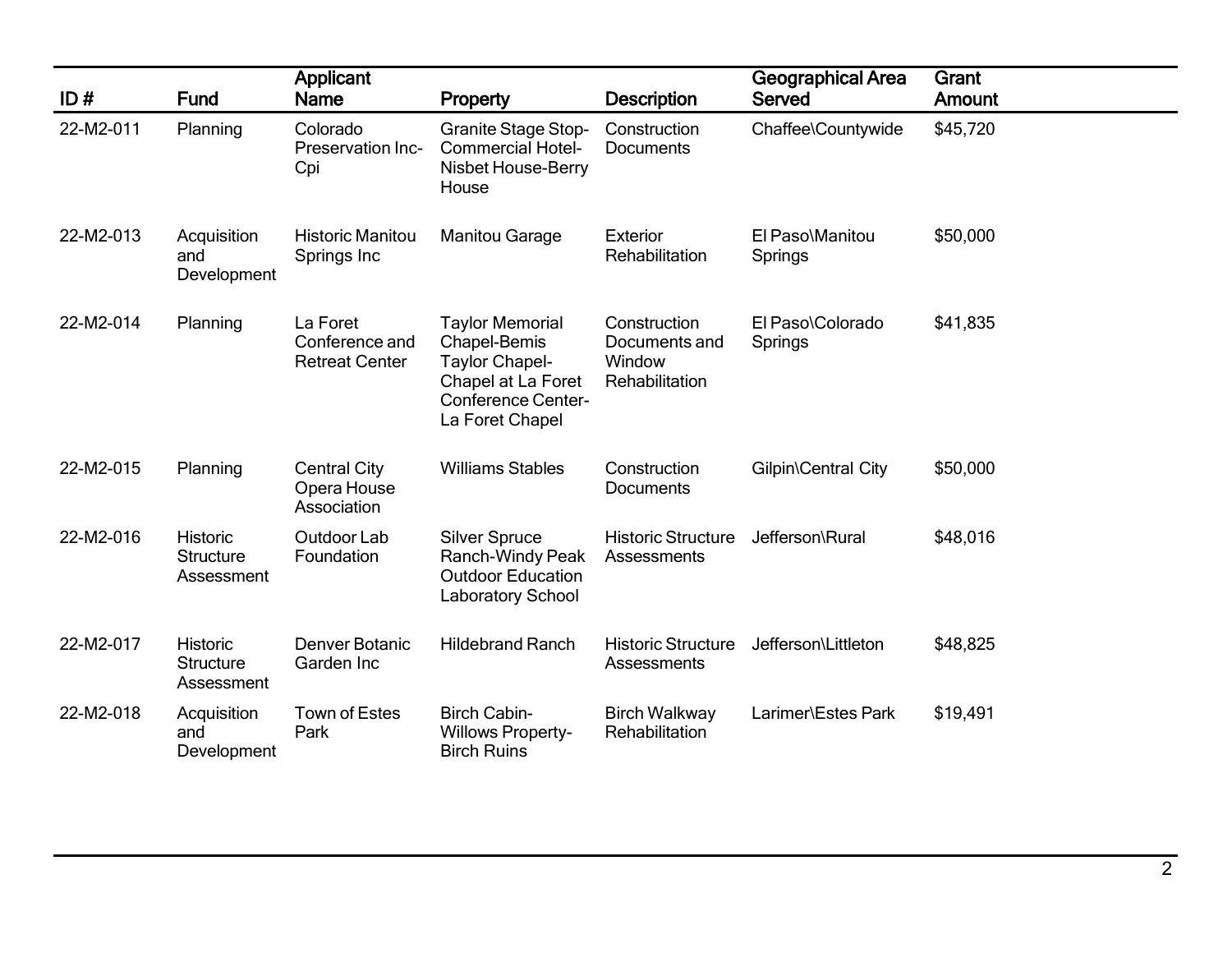| ID#       | <b>Fund</b>                       | <b>Applicant</b><br><b>Name</b>           | Property                                                                                           | <b>Description</b>                                                   | <b>Geographical Area</b><br>Served | Grant<br>Amount |
|-----------|-----------------------------------|-------------------------------------------|----------------------------------------------------------------------------------------------------|----------------------------------------------------------------------|------------------------------------|-----------------|
| 22-M2-019 | Acquisition<br>and<br>Development | Colorado<br>Preservation Inc-<br>Cpi      | <b>Bloom Building-</b><br><b>Bloom Block</b>                                                       | Facade<br>Rehabilitation                                             | Las Animas\Trinidad                | \$49,880        |
| 22-M2-020 | Planning                          | Friends Of The<br>Genoa Tower Inc         | World's<br>Wonderview<br>Tower-Genoa<br><b>Tower Museum-</b><br><b>Wonder View</b><br>Tower        | Construction<br><b>Documents</b>                                     | Lincoln\Genoa                      | \$50,000        |
| 22-M2-021 | Acquisition<br>and<br>Development | Lowell Village<br><b>Metro District</b>   | <b>Lowell School</b>                                                                               | Masonry<br>Restoration                                               | Mesa\Grand Junction                | \$35,750        |
| 22-M2-022 | Acquisition<br>and<br>Development | <b>Town of Dolores</b>                    | <b>Exon Mercantile</b><br>Company                                                                  | Exterior<br>Restoration and<br><b>Temporary Roof</b><br>Installation | Montezuma\Dolores                  | \$22,286        |
| 22-M2-023 | Planning                          | Rocky Mountain<br><b>Land Library</b>     | <b>Guiraud Ranch-</b><br><b>McDowell Ranch-</b><br><b>Buffalo Peaks</b><br>Ranch (Lambing<br>Barn) | Construction<br>Documents                                            | Park\Hartsel                       | \$31,740        |
| 22-M2-024 | Survey and<br>Planning            | Town of Erie -<br>Parks and<br>Recreation | Old Town Erie                                                                                      | <b>Historic</b><br><b>Resource Survey</b>                            | Weld\Erie                          | \$9,719         |
| 22-M2-025 | Acquisition<br>and<br>Development | <b>Buckeye</b><br><b>Community Club</b>   | <b>Buckeye School-</b><br><b>Buckeye</b><br>Community<br><b>Building</b>                           | Window and<br>Screen<br>Rehabilitation                               | Larimer\Wellington                 | \$18,258        |